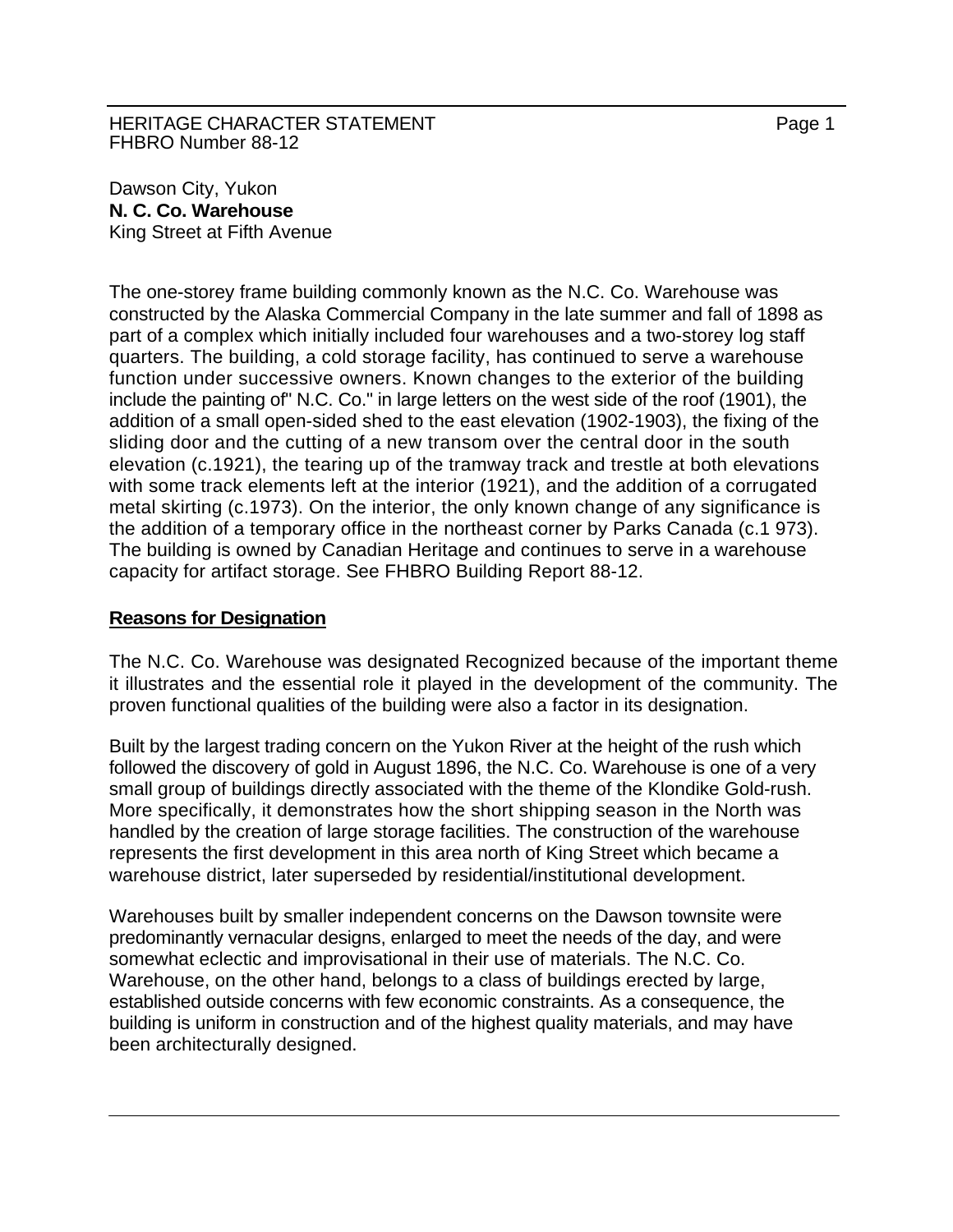The functionality of the Warehouse is excellent, with a central tramway for distributing the goods and a depth of storage on each side based on the practical distance for

man-handling of goods. The light timber platform framing of the walls and the regularly spaced Howe trusses with bracing which span the roof provide a column-free and unobstructed interior space that is ideal for storage. The numerous small windows, placed at regular intervals on the long walls and immediately under the top plate, provide the maximum stacking height for goods.

## **Character Defining Elements**

The heritage character of the building derives in part from the plain, symmetrical gable end facing the street, with its characteristic warehouse pattern of openings (a double door flanked by small windows at door head height) and shape (a proportion of 3:2 width to gable height). Additional contributions to the character are made by the long side elevations with their weathered board and batten finish and regularly spaced window pattern, and the gable roof with its standing seam, galvanized steel finish.

Removal of the large double door cut into the south elevation (between the south-east corner and the original central door) and the restoration of the board and batten wall, sliding door and window elements of this elevation would enhance the architectural character of the warehouse as a whole.

Internally, the building is characterized by the central tramway feature, the unpartitioned design of the space, and the exposed building frame. The removal of the office area in the north-east corner of the building and any other subdivision of the space would enhance the appearance and integrity of the interior.

Considering the intact condition of this rare gold-rush era warehouse, the continued use of the building for cold storage minimizes changes to the building fabric (structure, building envelope, access, exiting etc.), requires only minor upgrades to services (lighting, ventilation, plumbing, fire suppression, etc.), and, most importantly, does not increase the fire risk.

The historic relationship between the building and the adjoining thoroughfares of King Street and Fifth Avenue was originally heavily influenced by security and fire protection

concerns. Maintaining set-backs and side-yards and leaving the site unencumbered